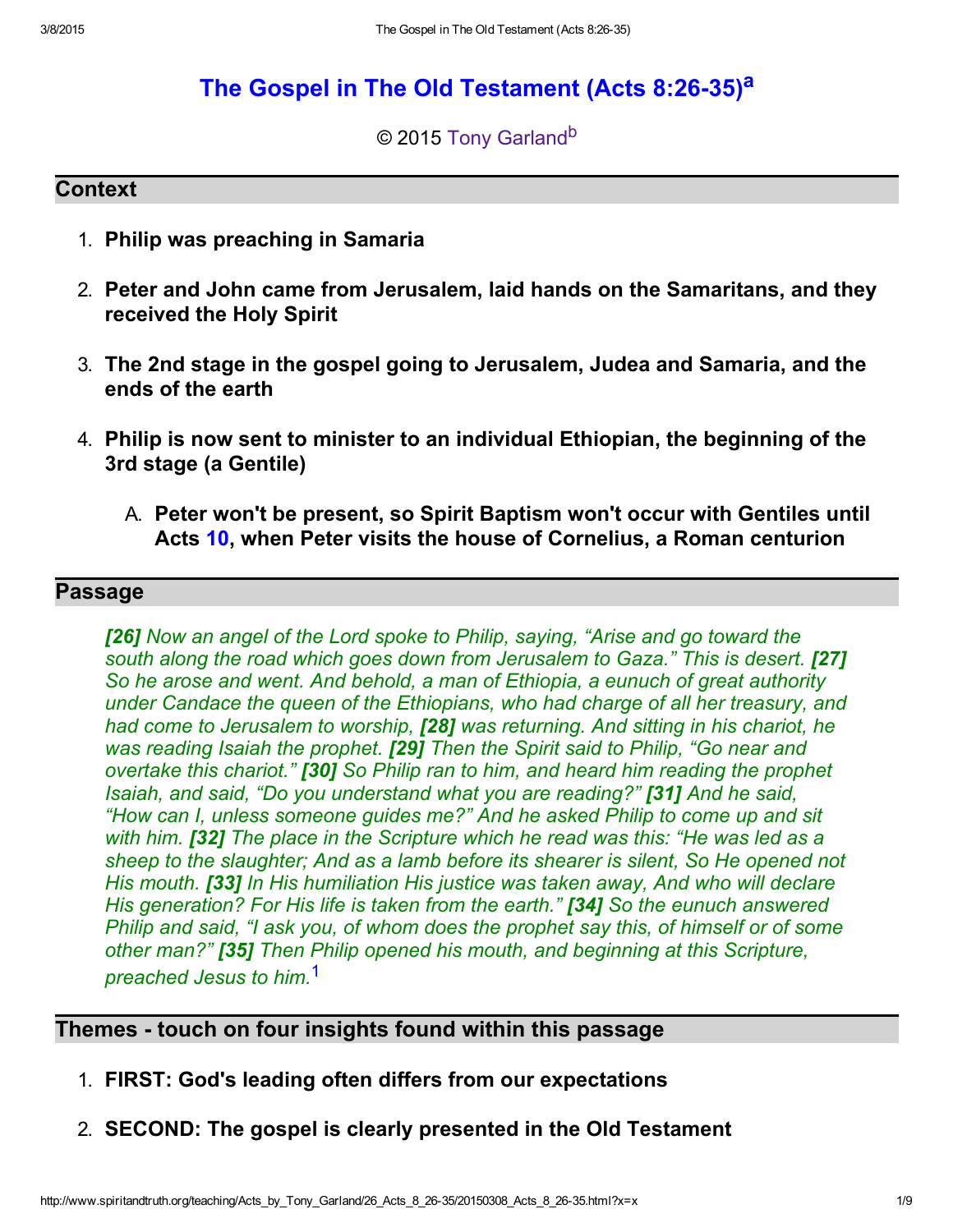- 3. THIRD: An incredible blindness afflicts those without spiritual ears to hear
- 4. FOURTH: Scripture trumps the varied and changing interpretations of science

FIRST: God's leading often differs from our expectations

- 1. Philip is presently in the ministry "hot spot" in Samaria where exciting miracles and church growth is taking place
- 2. God leads him to a desert area to minister to a lone individual
- <span id="page-1-0"></span>3. Hi-level diplomat, great influence: a man of Ethiopia, a eunuch of great authority under Candace the queen of the Ethiopians, who had charge of all her treasury, and had come to Jerusalem to worship (Acts [8:27\)](http://www.spiritandtruth.org/bibles/nasb/b44c008.htm#Acts_C8V27)
	- A. sitting in his chariot
	- B. ""Ethiopia" here refers not to modern-day Ethiopia but to ancient Nubia, the region from Aswan in southern Egypt to Khartoum, Sudan."<sup>[2](#page-7-1)</sup>
	- C. "Candace was a title given to the queen-mother, as Pharaoh was used of the king of Egypt. Governmental power rested in the hands of Candace, for the royal son, worshiped as an offspring of the sun, was therefore above such mundane activities as ruling over a nation. Rulership was therefore vested with the queen-mother."<sup>[3](#page-7-2)</sup>
- <span id="page-1-1"></span>4. Like the Italian centurian named Cornelius, who we'll meet up with in chapter 10, this man is in the process of coming to faith
	- A. Traveling on a round-trip of over 2,000 miles to Jerusalem to worship God and Philip finds him on his way home sitting in his chariot reading the Jewish Scriptures
	- B. This is not the first Ethiopian eunuch in Scripture who found faith in the God of the Jews
		- I. An Ethiopian eunuch by the name of Ebed-Melech ("servant of the king") was a eunuch in Zedekiah's house who ministered to Jeremiah (Jer. 38:7-13; 39:16-18).
		- II. Isa.  $56:3-5$  Do not let the son of the foreigner Who has joined himself to the LORD Speak, saying, "The LORD has utterly separated me from His people"; Nor let the eunuch say, "Here I am, a dry tree." For thus says the LORD: "To the eunuchs who keep My Sabbaths, And choose what pleases Me, And hold fast My covenant, Even to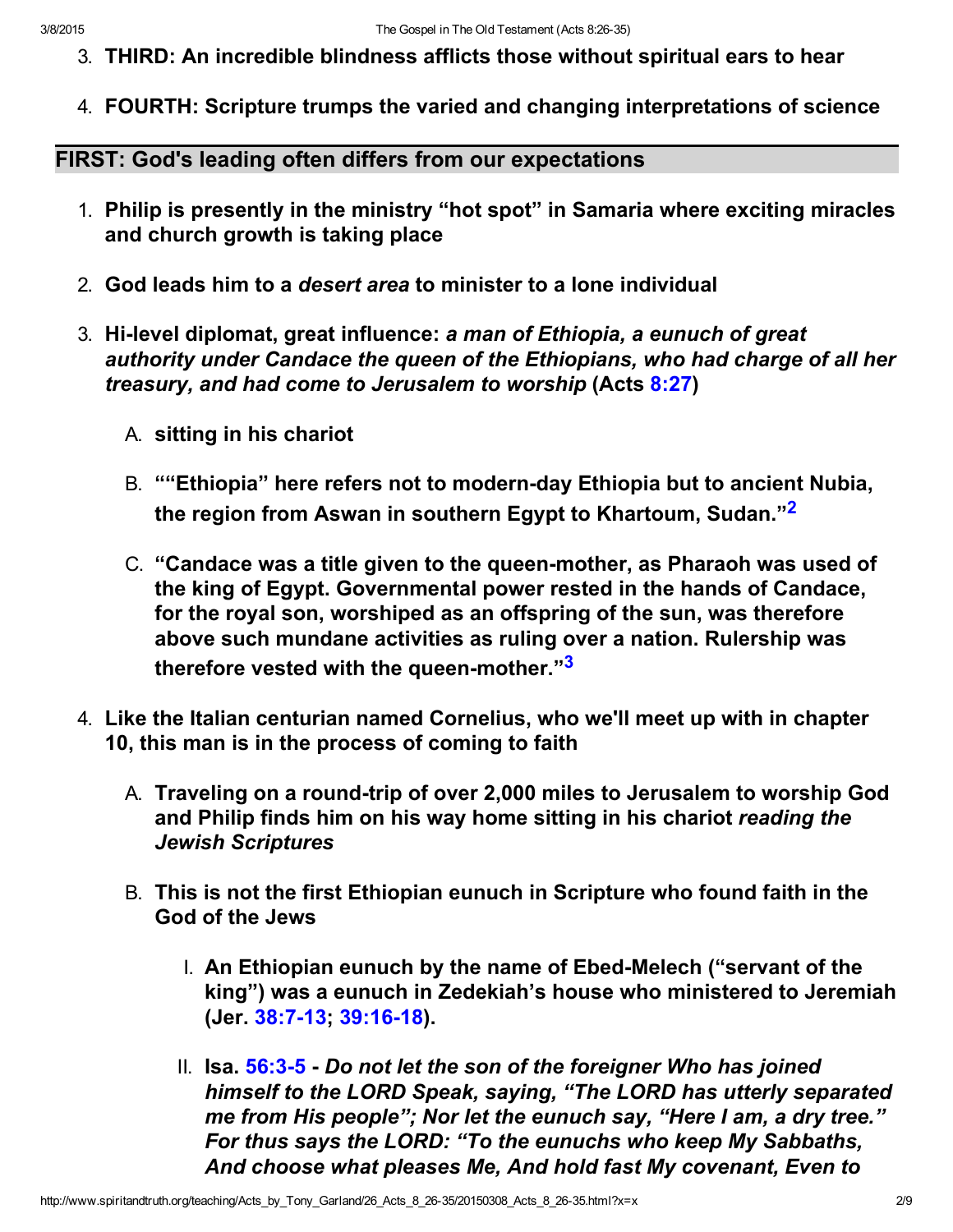them I will give in My house And within My walls a place and a name Better than that of sons and daughters; I will give them an everlasting name That shall not be cut off." (Isa. 56:3-5)

- 5. Ethiopian church as a result
- 6. We can't see what God is doing, what "threads" he is weaving, how a seemingly insignificant interaction here leads to enormous impact elsewhere

#### SECOND: The gospel is clearly presented in the Old Testament

Isaiah [53](http://www.spiritandtruth.org/bibles/nasb/b23c053.htm#Isa._C53V1), one of the "holy of holies" in the Old Testament: where this Ethiopian man just "happened" to be reading, probably in his daily time of devotion

- 1. [1] Who has believed our report? And to whom has the arm of the LORD been revealed?
- 2. [2] For He shall grow up before Him as a tender plant, And as a root out of dry ground. He has no form or comeliness; And when we see Him, There is no beauty that we should desire Him.
- 3. [3] He is despised and rejected by men, A Man of sorrows and acquainted with grief. And we hid, as it were, our faces from Him; He was despised, and we did not esteem Him.
- 4. [4] Surely He has borne our griefs And carried our sorrows; Yet we esteemed Him stricken, Smitten by God, and afflicted.

Jesus was considered a criminal by many and was despised by the religious leaders. Many even today consider his death on the cross to be the failure of his movement although this passage reveals it has quite another purpose.

- 5. [5] But He was wounded for our transgressions, He was bruised for our iniquities; The chastisement for our peace was upon Him, And by His stripes we are healed.
- 6. [6] All we like sheep have gone astray; We have turned, every one, to his own way; And the LORD has laid on Him the iniquity of us all.

The iniquity (sinful errors) of all men were to be laid upon this individual. Notice the substitutionary emphasis of this portion. The individual is punished for the transgressions of others yet in his punishment those who transgressed are healed.

7. [7] He was oppressed and He was afflicted, Yet He opened not His mouth; He was led as a lamb to the slaughter, And as a sheep before its shearers is silent, So He opened not His mouth.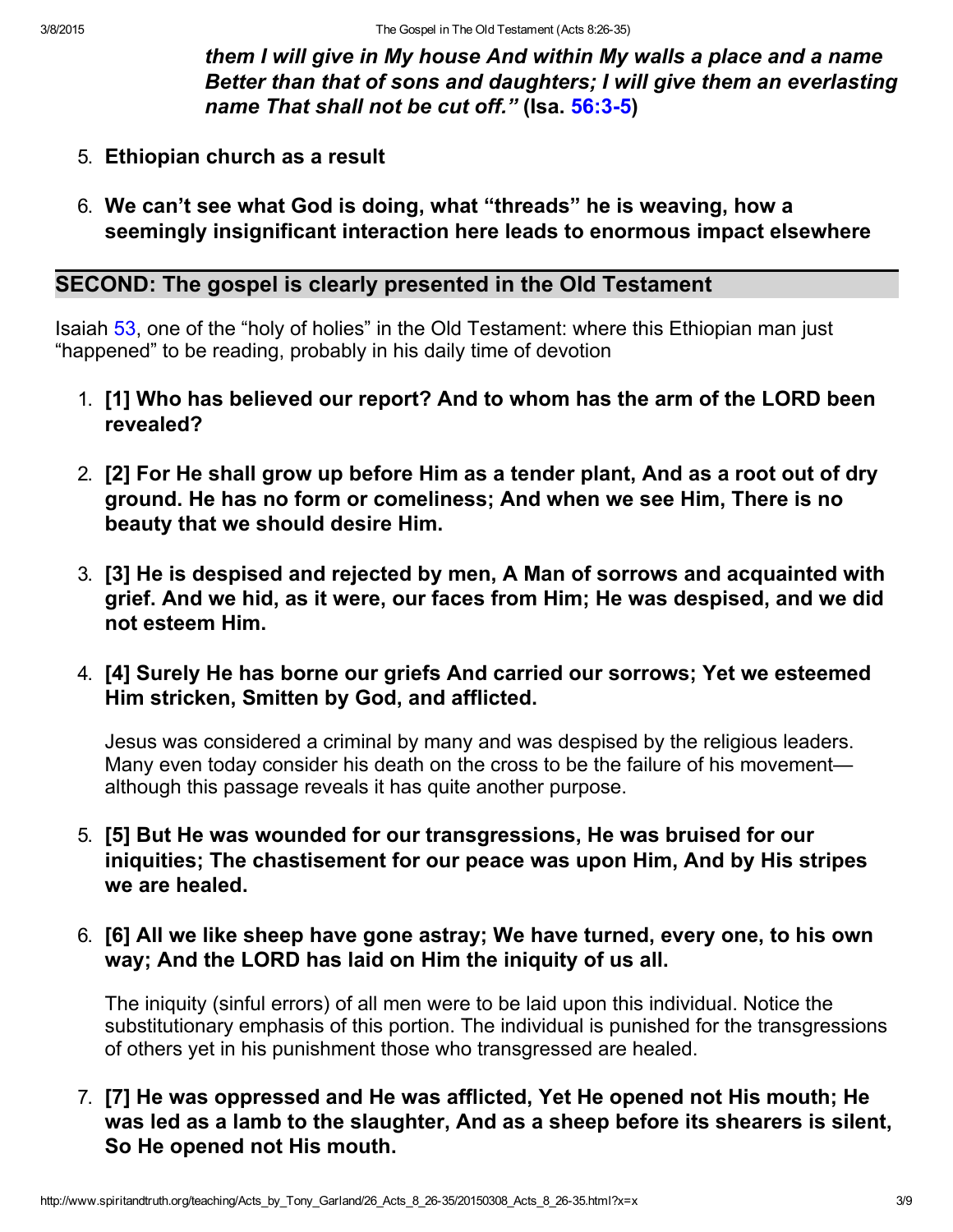The individual did not attempt to defend himself from the accusations brought against him.

8. [8] He was taken from prison and from judgment, And who will declare His generation? For He was cut off from the land of the living; For the transgressions of My people He was stricken.

The individual was put to death. His death was associated with the sins of the people.

### 9. [9] And they made His grave with the wicked-But with the rich at His death, Because He had done no violence, Nor was any deceit in His mouth.

History records that Jesus was crucified between two common criminals and buried in a rich religious leader's personal tomb.

### 10. [10a] Yet it pleased the LORD to bruise Him; He has put Him to grief. When You make His soul an offering for sin,

His soul (life) was made an offering for sin. His death was required in order to atone for the sins of others.

11. [10b] He shall see His seed, He shall prolong His days, And the pleasure of the LORD shall prosper in His hand.

### 12. [11] He shall see the labor of His soul, and be satisfied. By His knowledge My righteous Servant shall justify many, For He shall bear their iniquities.

By his death, the individual will make many righteous. This is what many Christians call "the great exchange," when the sins of mankind are placed upon Jesus and his perfect righteousness is then accounted to those who accept his work on their behalf. The sins of man lay upon God incarnate and the righteousness of God cover/clothe the sinful ones.

## 13. [12] Therefore I will divide Him a portion with the great, And He shall divide the spoil with the strong, Because He poured out His soul unto death, And He was numbered with the transgressors, And He bore the sin of many, And made intercession for the transgressors.

The "intercession" described here relates to the reconciliation of humans, who are sinful by nature and by practice, with a holy God who will not abide with sin.

#### 14. History 101 Quiz: who could this be? Can we think of anyone from the record of history?!!

- A. A Jewish individual
- B. A man without sin, truly righteous in the eyes of God
- C. A man of sorrows, rejected, who died a cruel death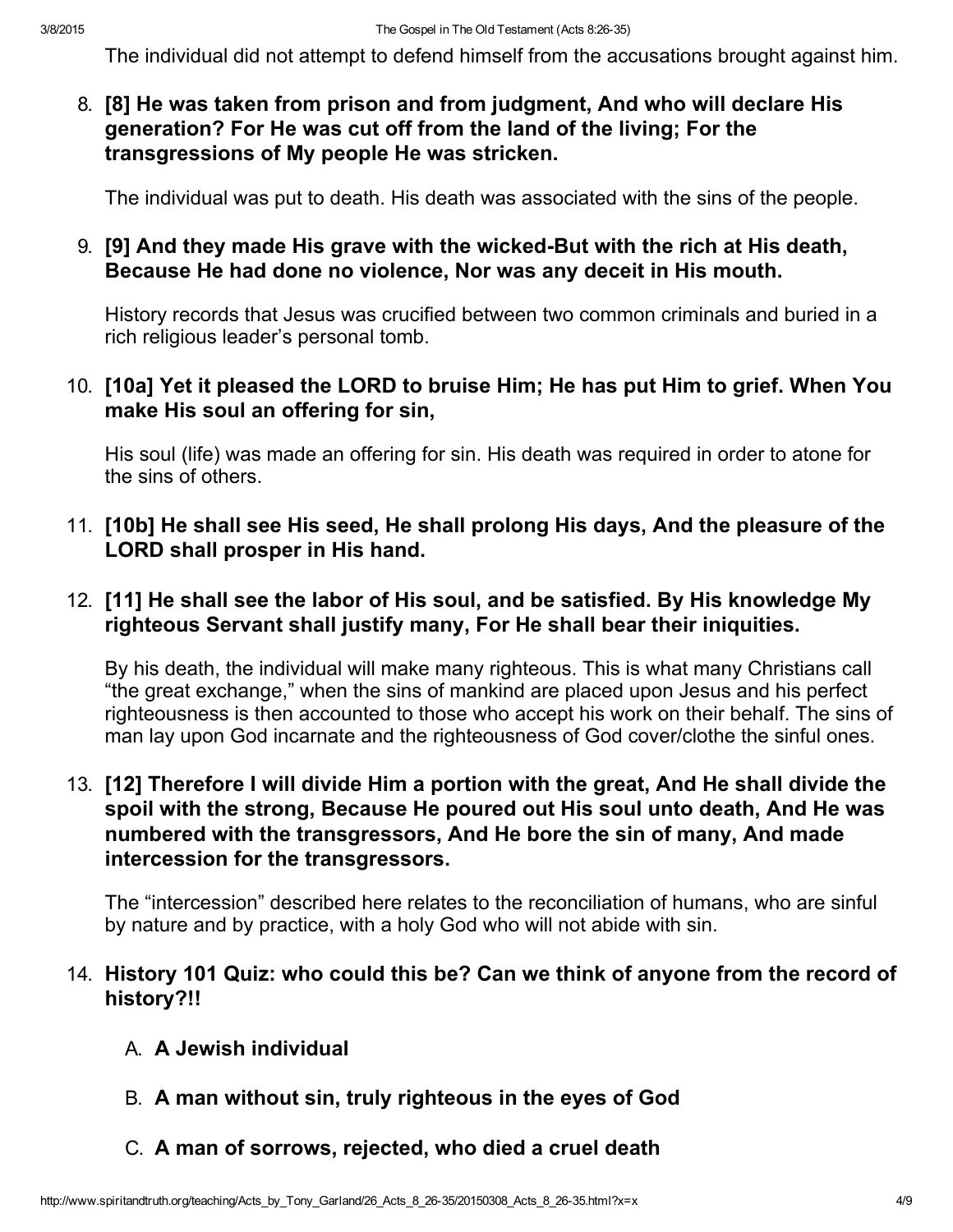- D. At his death, he bore the sins of others
- E. His death reconciled others to God
- <span id="page-4-1"></span>F. Hmmm....

## THIRD: An incredible blindness afflicts those without spiritual ears to hear

- <span id="page-4-4"></span><span id="page-4-2"></span><span id="page-4-0"></span>1. Jewish Study Bible<sup>[4](#page-7-6)</sup>
	- A. "One of the most difficult and contested passages in the Bible, these fifteen verses have attracted an enormous amount of attention from ancient, medieval, and modern scholars. In particular the identity of the servant is vigorously debated."<sup>[5](#page-7-8)</sup>
	- B. Who is the servant?
		- I. The nation of Israel: "The passage . . . describes the nation's unjust tribulations at the hands of the Babylonians . . . as well as the nations salvific role for the world at large."<sup>[6](#page-7-4)</sup>
		- II. The godly among Israel: ". . . the passage describes a pious minority within the Jewish people; this minority suffers as a result of the sins committed by the nation at large."[7](#page-7-7)
		- III. A specific individual? "Other scholars argue that the servant in this passage is a specific individual [and] . . . identify the servant as the Messiah but this suggestion is unlikely, since nowhere does [the Second] Isaiah refer to the Messiah, and the absence of a belief in an individual Messiah is one of the hallmarks of [Second] Isaiah's outlook (in contrast to that of First Isaiah)." $^{\bf 3}$ 
			- a. Explain First- and Second-Isaiah view, chapters 1-3[9](#page-7-5) vs. 40-66.<sup>9</sup>
			- b. First, they divide the book in half, then they state that since the Messiah is only referenced as an individual in the first half (a questionable assertion to begin with) that he can't be in view in the second half—when in fact this very passage clearly indicates just the opposite!
		- IV. Other ideas: Jeremiah, Moses

<span id="page-4-5"></span><span id="page-4-3"></span>C. Jesus?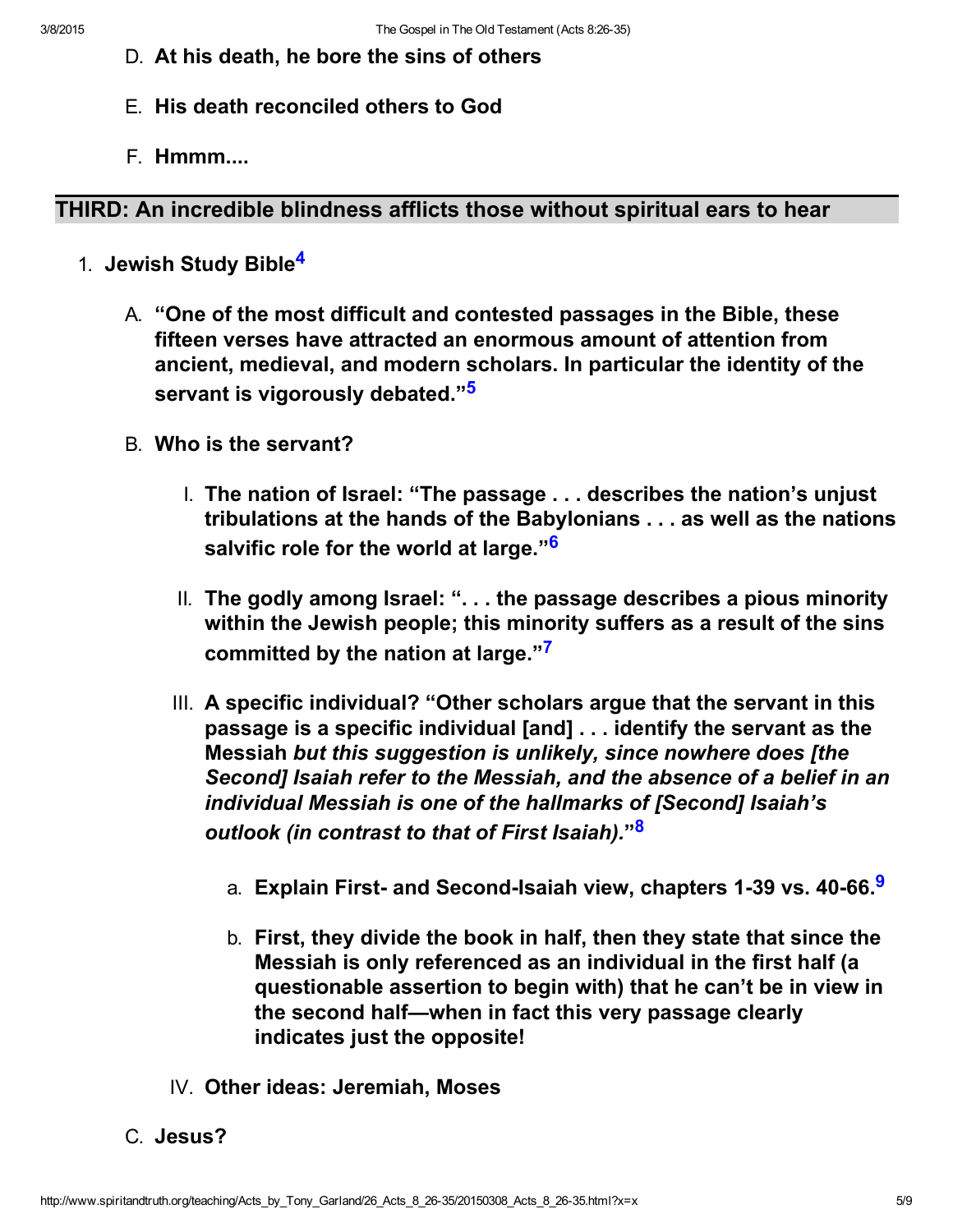- <span id="page-5-0"></span>I. "Christians have argued that this passage in fact predicts the coming of Jesus. Medieval rabbinic commentators devoted considerable attention to refuting this interpretation."<sup>[10](#page-7-12)</sup>
- II. No kidding!!!
- <span id="page-5-3"></span>III. "Scholars debate whether these lines describe the literal death of the servant or the severe straits he was in. Exaggerated descriptions of one's plight as equivalent to death are common in the Bible;"<sup>[11](#page-7-13)</sup>
- <span id="page-5-7"></span><span id="page-5-6"></span><span id="page-5-5"></span>IV. "Either he is saved from a fate like death, or he is actually described as being resurrected. In the latter case, his resurrection is probably a metaphor for the renewal of the nation at the end of the exile."<sup>[12](#page-7-14)</sup>
- 2. Examples from Stone Edition of the Tanach<sup>[13](#page-7-11)</sup>
	- A. "This is a prophecy foretelling . . . Israel's rejuvenation."<sup>[14](#page-7-15)</sup>
	- B. Regarding, "He was cut off from the land of the living" (v. 8): "When Israel's exile is finally ended, the nations will marvel that such a generation could have survived the explusion from "the land of the living," i.e., the Land of Israel"<sup>[15](#page-7-9)</sup>
	- C. Substitutionary atonement? "Israel's suffering was a punishment for its own sins"<sup>[16](#page-7-16)</sup>
- 3. What did the Man they can't find say?
	- A. Jesus quotes from the very same prophet, Isaiah, when describing this extreme Spiritual blindness and hardness of heart (Mat. 13:13-16)

<span id="page-5-4"></span><span id="page-5-2"></span><span id="page-5-1"></span>Therefore I speak to them in parables, because seeing they do not see, and hearing they do not hear, nor do they understand. And in them the prophecy of Isaiah is fulfilled, which says: 'Hearing you will hear and shall not understand, And seeing you will see and not perceive; For the hearts of this people have grown dull. Their ears are hard of hearing, And their eyes they have closed, Lest they should see with their eyes and hear with their ears, Lest they should understand with their hearts and turn, So that I should heal them.' But blessed are your eyes for they see, and your ears for they hear;<sup>[17](#page-7-10)</sup>

4. The miracle of salvation - this Ethiopian man knew the passage spoke of an individual, a man, and received the explanation offered by Philip!

FOURTH: Scripture trumps the varied and changing interpretations of Science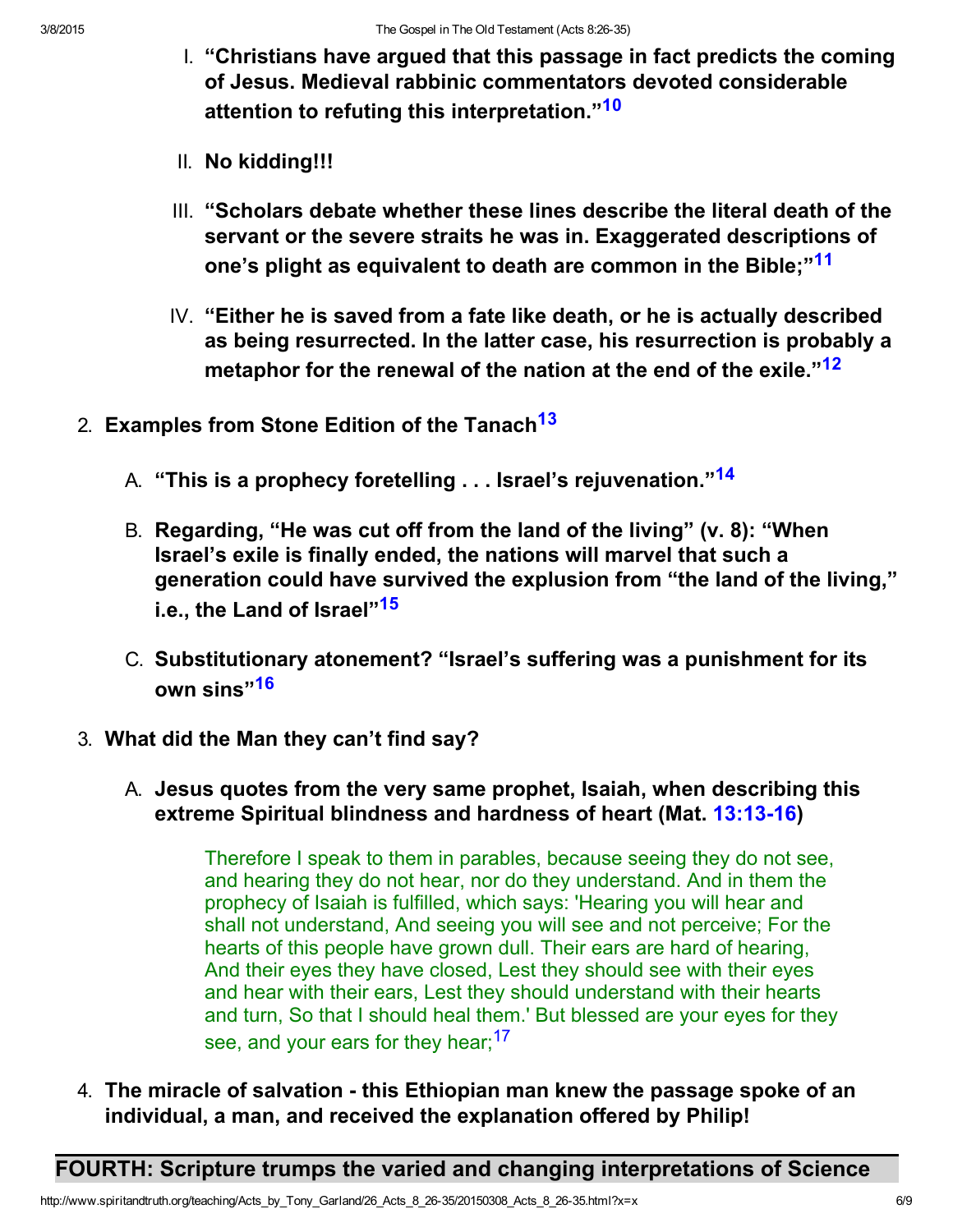- 1. Diagnosing the human condition
- 2. Predicting the future with certainty
- <span id="page-6-0"></span>3. The case of Isaiah
	- A. Conservative scholars believe the book to have been written no later than 680 B.C.
	- B. However, prior to the discovery of the Dead Sea Scrolls, the earliest copy of Isaiah's book was from around 900 A.D. – some 1600 years later.
	- C. With the discovery of the Dead Sea Scrolls in 1947, all this changed.
	- D. Great Isaiah Scroll
		- I. Dated by radiocarbon and analysis of paleography (historic style of writing)
		- II. No later than 150-100 B.C.<sup>[19](#page-7-17)</sup>
	- E. All evidence we have establishes unambiguously that Isaiah was written before the birth of Christ
		- I. DSS
		- II. Septuagint
		- III. Quotations by NT authors
		- IV. References in intertestamental literature
			- i. Those who want to bend Scripture to fit the latest scientific interpretation should reconsider
				- When will SETI come up with Isaiah [53](http://www.spiritandtruth.org/bibles/nasb/b23c053.htm#Isa._C53V1)?
				- When will science be able to predict the future with 100% accuracy?
				- Christians who compromise on areas where scientific interpretations are being inconsistent!
	- F. The message of Isaiah is "scientifically impossible"
	- G. The virgin birth is "scientifically impossible"
	- H. The resurrection is "scientifically impossible"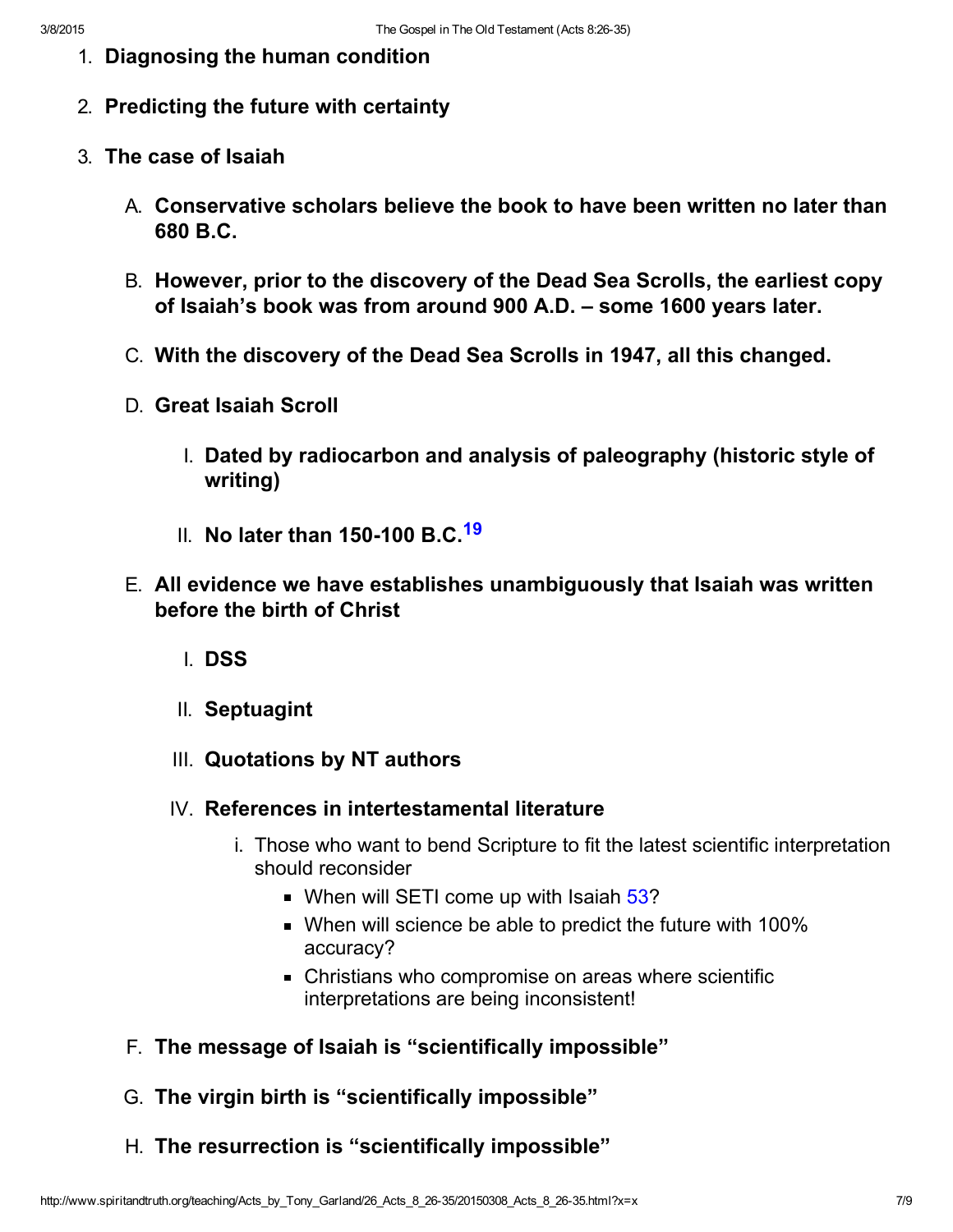3/8/2015 The Gospel in The Old Testament (Acts 8:2635)

Sun Mar [8](http://www.spiritandtruth.org/bibles/nasb/b41c008.htm#Mark_C8V1) 19:31:40 2015



<span id="page-7-20"></span>[SpiritAndTruth.org Scan Code](http://www.spiritandtruth.org/)<sup>[c](#page-8-2)</sup>

#### Endnotes:

- <span id="page-7-0"></span>[1.](#page-0-0) NKJV, (Acts: 26-35)
- <span id="page-7-1"></span>[2.](#page-1-0) Ref-0038, Acts [8:27](http://www.spiritandtruth.org/bibles/nasb/b44c008.htm#Acts_C8V27)
- <span id="page-7-2"></span>[3.](#page-1-1) Ref-0038, Acts [8:27](http://www.spiritandtruth.org/bibles/nasb/b44c008.htm#Acts_C8V27)
- <span id="page-7-6"></span>[4.](#page-4-1) Ref-0934, 890-892
- <span id="page-7-8"></span>[5.](#page-4-2) Ref-0934, 890-891
- <span id="page-7-4"></span>[6.](#page-4-0) Ref-0934, 891
- <span id="page-7-7"></span>[7.](#page-4-4) Ref-0934, 891
- <span id="page-7-3"></span>[8.](#page-4-3) Ref-0934, 891
- <span id="page-7-5"></span>[9.](#page-4-5) This theory is undermined by the inspired commentary of the Apostle John who attributes both Isa.  $53:1$  and Isa.  $6:10$  to a single author named Isaiah (John  $12:28-40$ ).
- <span id="page-7-12"></span>[10.](#page-5-0) Ref-0934, 891
- <span id="page-7-13"></span>[11.](#page-5-3) Ref-0934, 891
- <span id="page-7-14"></span>[12.](#page-5-7) Ref-0934, 891
- <span id="page-7-11"></span>[13.](#page-5-5) Ref-0196, 1046-1048
- <span id="page-7-15"></span>[14.](#page-5-6) Ref-0196, 1047
- <span id="page-7-9"></span>[15.](#page-5-2) Ref-0196, 1046
- <span id="page-7-16"></span>[16.](#page-5-1) Ref-0196, 1048
- <span id="page-7-10"></span>[17.](#page-5-4) NKJV, (Mat. 13:13-16)
- <span id="page-7-18"></span>[18.](#page-7-19) WIKIPEDIA, Dead Sea Scrolls [http://en.wikipedia.org/wiki/Dead\\_Sea\\_Scrolls](http://en.wikipedia.org/wiki/Dead_Sea_Scrolls)
- <span id="page-7-19"></span><span id="page-7-17"></span>[19.](#page-6-0) "The Isaiah Scroll, designated 1Qlsa and also known as the Great Isaiah Scroll, was found in a cave near the Dead Sea (Qumran Cave 1) with six other scrolls by Bedouin shepherds in 1947, later known as the Dead Sea Scrolls. The scroll is written in Hebrew and contains the entire Book of Isaiah from beginning to end, apart from a few small damaged portions. It is the oldest complete copy of the Book of Isaiah known, being 1100 years older than the Leningrad Codex, and the most complete scroll out of the 220 found at Qumran. Pieces of the Isaiah Scroll have been carbon-14 dated at least four times, giving calibrated date ranges between 335-324 BC and 202-107 BC; there have also been numerous paleographic and scribal dating studies placing the scroll around 150-100 BC."[18](#page-7-18)

#### Sources:

- **NKJV** Unless indicated otherwise, all Scripture references are from the New King James Version, copyright © 1982 by Thomas Nelson, Inc. Used by permission. All rights reserved.
- Ref-0038 John Walvoord and Roy. B. Zuck. The Bible Knowledge Commentary (Wheaton, IL: SP Publications, 1983).
- Ref-0196 Nosson Scherman, ed., Tanach - The Stone Edition (Brooklyn, NY: Mesorah Publications, Ltd., 2001).